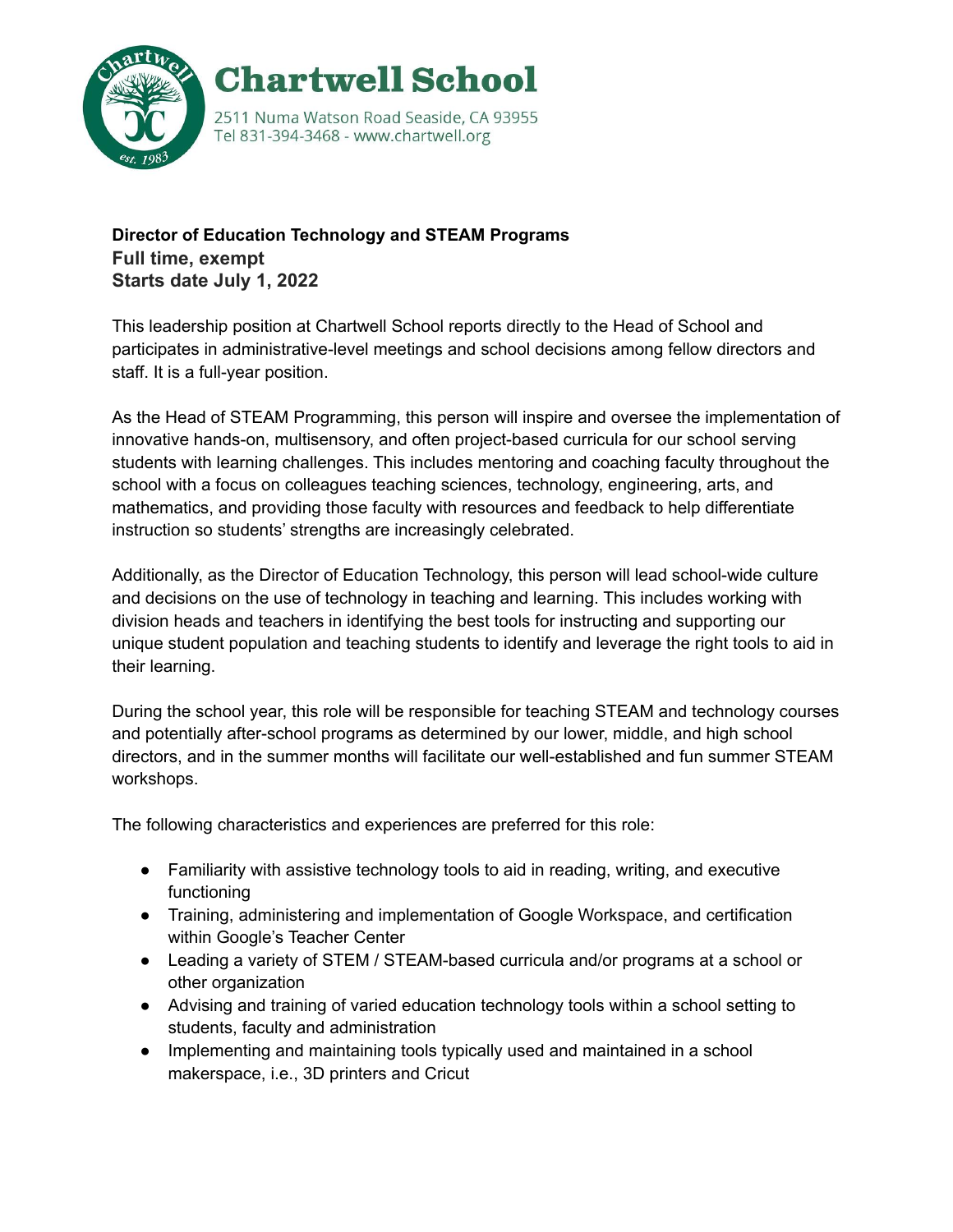- Familiarity with robotics curricula and programs, specifically FIRST, Lego SPIKE Prime and Essentials, and REV
- A flexible, positive, and growth mindset, keen to cross-collaborate among disciplines and work regularly among teams
- Interest in facilitating local partnerships to further our excellence in STEAM experiences for students

Compensation is commensurate with qualifications and experience; medical benefits are included. Email [teach@chartwell.org](mailto:teach@chartwell.org) with a cover letter and resume.

## *About Chartwell*

For nearly 40 years, Chartwell School has been educating students, who have been diagnosed with a specific language-based learning disability, in a way that provides them with the academic skills necessary to be successful in future educational endeavors. We believe that all of our students are capable learners who can discover new pathways to learn skills and apply knowledge. Chartwell offers a full academic program, with well-structured, multi-sensory teaching in all classes. Our fully accredited curriculum includes all areas of reading and language instruction, mathematics, social studies, science, health and fitness, the arts, technology, and a wide array of enrichment activities. Students build academic skills one layer at a time. Each layer integrates higher-order thinking, creativity, perseverance, and practical problem solving. Chartwell teaches students to overcome academic challenges and helps them grow in self-reliance, character, and respect for the effort and abilities of others.

## *Mission*

Chartwell empowers students with dyslexia and associated learning differences to unlock their full potential. We provide a college preparatory, strength-based program that gives students the skills, strategies, tools and mindset needed to become successful lifelong learners. We share our expertise through partnerships and outreach initiatives to transform education.

## *Vision*

Chartwell aspires to show the world that young people with language-based learning differences and diverse learning styles and profiles can be among the most creative, productive and valuable members of any community. We further aim to inspire others to get to know, understand and value these students from very young ages and to help them realize their full potential. We seek to see them develop into confident young people and adults, committed to lifelong learning and equipped with the knowledge, skills and social and emotional competencies to achieve their goals.

*Chartwell School provides equal employment opportunities to all employees and applicants for employment and prohibits discrimination and harassment of any type without regard to race, color, religion, age, sex, national origin, disability status, genetics, protected veteran status, sexual orientation, gender identity or expression, or any other characteristic protected by federal, state or local laws.*